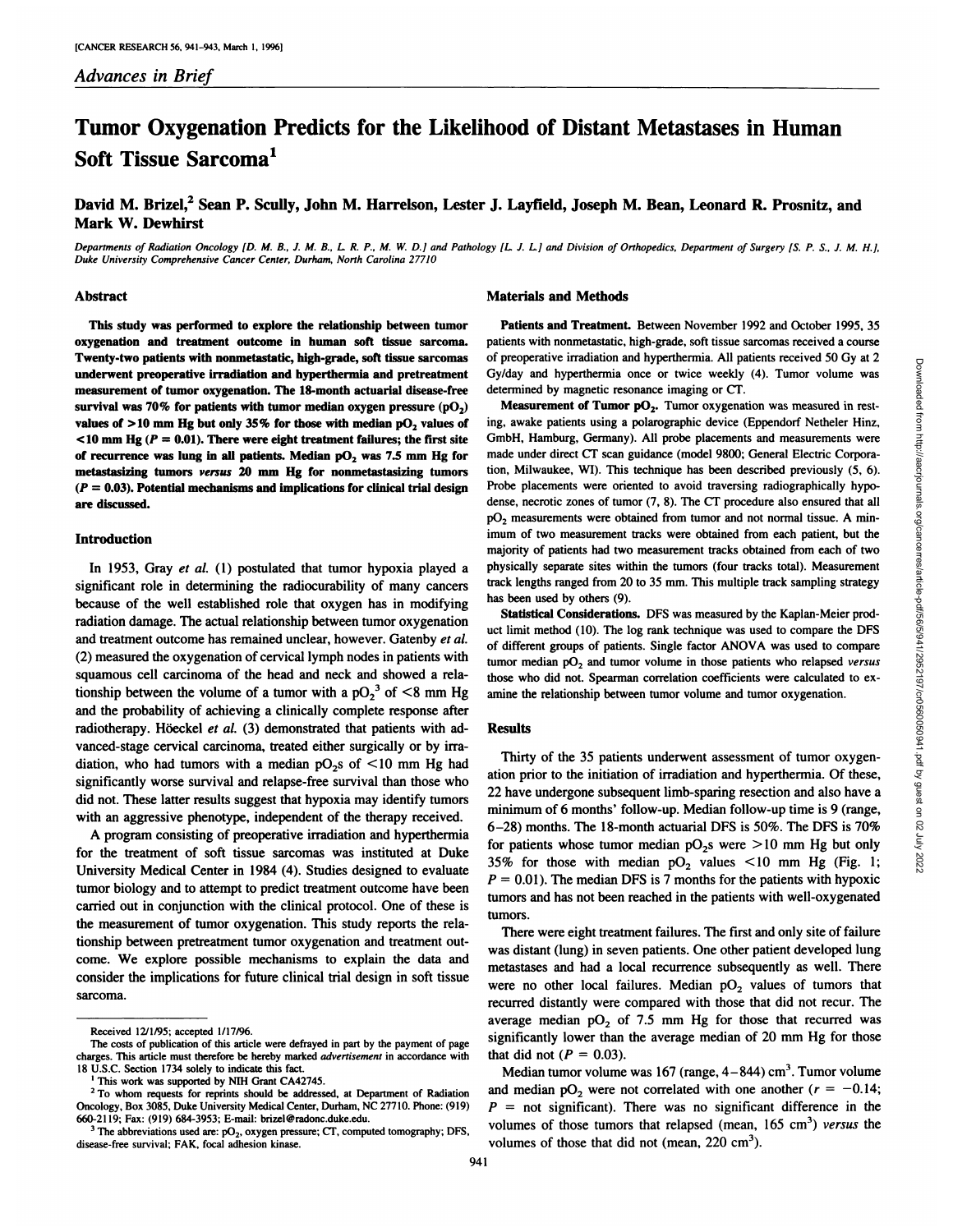

**Fig. 1. Kaplan-Meier plot of freedom from distant failure comparing patients with tumor** median  $pO_2$  values of  $>10$  mm Hg *versus* those with values of  $<10$  mm Hg. The **patients with the more hypoxic tumors have significantly worse prognoses.**

#### **Discussion**

Mechanisms of Failure. Gatenby et al. (2) and Höeckel et al. (3) have demonstrated increased local-regional failure and a worse prog nosis for head and neck and uterine cervical cancer patients who present with hypoxic tumors. The current study is unique, because it shows that the pretreatment oxygenation of soft tissue sarcomas predicted the likelihood of distant relapse, not local failure. Tumors that recurred were significantly more hypoxic than those that did not. **The probability of distant metastases was twice as great for tumors** with median  $pO_2$ s of  $\leq 10$  mm Hg *versus* those with  $pO_2$ s of  $\geq 10$  mm **Hg.**

Does hypoxia play a role in the development of distant metastases, **or does it reflect merely more advanced disease with a worse prog** nosis? Schwickert et al. (11) showed in a pilot study that tumor lactate levels were significantly higher in biopsy specimens from cervical carcinoma patients who developed nodal metastases compared with patients who did not. Metabolic conditions, such as high lactate levels, would be expected to occur in a hypoxic environment.

Graeber et al. (12) demonstrated in vitro that oncogenically transformed cells expressing wild-type  $p53 (+/+)$  underwent apoptosis when incubated under hypoxic conditions. Cells expressing mutant type p53  $(-/-)$ , however, were 3.5 times less likely to become apoptotic under the same conditions. Repeated hypoxic exposures to a mixed culture of  $-/-$  and  $+/+$  cells resulted ultimately in the mutant-type cells overtaking the wild-type cells (12). These data imply that hypoxia protects against apoptosis and may provide a selective growth advantage in some tumors.

Developmentally, more advanced disease might be reflected in the grade of the tumor, because a higher-grade tumor presumably would have more derangement in its genome than a low-grade tumor. Grade is the primary component of the sarcoma clinical staging system. Because all of the tumors in this study were high grade, it stands to reason that hypoxia is marking something independently of the stand ard assessment of advanced stage.

Tumor volume is also an important prognostic parameter in some tumors, but we have not been able to demonstrate previously that it has any importance in this patient group, aside from the fact that extremely large tumors have to be excluded from this treatment protocol, because we do not have a device that is capable of heating them. The fact that tumor volume was not correlated with either median  $pO<sub>2</sub>$  or tumor recurrence makes it unlikely that volume is a confounding variable. Other investigators have failed to show a correlation between tumor volume and oxygenation in soft tissue sarcoma (9).

Young et al. (13) showed in a murine model that anaerobic culture of fibrosarcoma and melanoma cells followed by reoxygenation led to both significant DNA overreplication and an increased level of distant metastases. Entry of hypoxic cells such as these into the systemic circulation and subsequent sequestration into the oxygen-rich envi ronment of the lungs could explain the results of the present study partially.

Young et al. (13) did not identify which genes were up-regulated after hypoxia and reoxygenation, but work from other laboratories may shed some light on this issue. Vascular endothelial growth factor motes tumor angiogenesis, and the tumor neovasculature could pro vide the portal of entry into the systemic circulation for cells that are shed from the tumor. Tumor angiogenesis and vascular density have been demonstrated to be independent risk factors for the development of distant metastases in both breast and prostate cancer (16, 17).

is expressed in the setting of hypoxia (14, 15). This substance pro-<br>moits tunn engiogenesis, and the tunnor neovasculature could pro-<br>vide the portal of entry into the systemic circulation for cells that are<br>shed from th Another possible substance that could increase the risk of metas tasis is FAK. This gene was isolated initially from high-grade, human soft tissue sarcomas (18). It plays a role in cellular adhesion and can be activated when a cell's integrin receptors contact the extracellular matrix. Weiner et al. (18) studied FAK mRNA expression in normal tissues and in a series of benign and malignant human tumors. They found no expression in the normal tissue or benign tumors. However, *85% of the invasive tumors and 100% of the metastatic tumors* expressed the gene. Matched biopsies from four colon cancer patients showed progressively increasing levels of FAK expression from nor mal tissue to metastatic tumor (18). Whether or not FAK is up-regulated by hypoxia is not known.

Down-regulation of cell-cell adhesion molecules, such as E-cad herin, could enhance the ability of individual cells to break free from the primary tumor mass and to enter the systemic circulation. Expres sion of this molecule is reduced in high-grade tumors compared with low-grade tumors (19). Reduced cadherin expression predicts poor prognoses independently in high-grade prostate, colorectal, and thy roid carcinomas  $(19-21)$ . Because all tumors in the current study were high grade, it is unlikely that differential cadherin expression would be responsible for the different rates of distant metastases. Whether hypoxia affects cadherin expression is unknown, however.

Potential Clinical Significance. The long-term DFS of highgrade, soft tissue sarcoma of the extremities is  $\sim$ 50% (22). Aggressive combinations of surgery and irradiation, including the regimen used in this study, result in local control rates of  $\geq 80\%$  (23). The predominant mode of relapse is distant metastases, with rates ap proaching 50%. The follow-up in the current study is short; therefore, the results must be considered preliminary. However, the data are qualitatively similar to those of studies with longer follow-up.

The efficacy of adjuvant chemotherapy in soft tissue sarcoma is a controversial topic. The largest randomized trial from the European Organization for the Research and Treatment of Cancer showed no benefit (24). Smaller studies either have been inconclusive or sug gested a small improvement in DFS and overall survival (25). With distant failure rates of  $\sim$  50%, nearly half of the patients entered into such studies do not require the adjuvant therapy. Inclusion of these patients dilutes the power of these trials to detect a treatment advan tage if there actually is one.

The data presented here indicate that tumor hypoxia may be useful as a marker of biologically aggressive disease and may help select